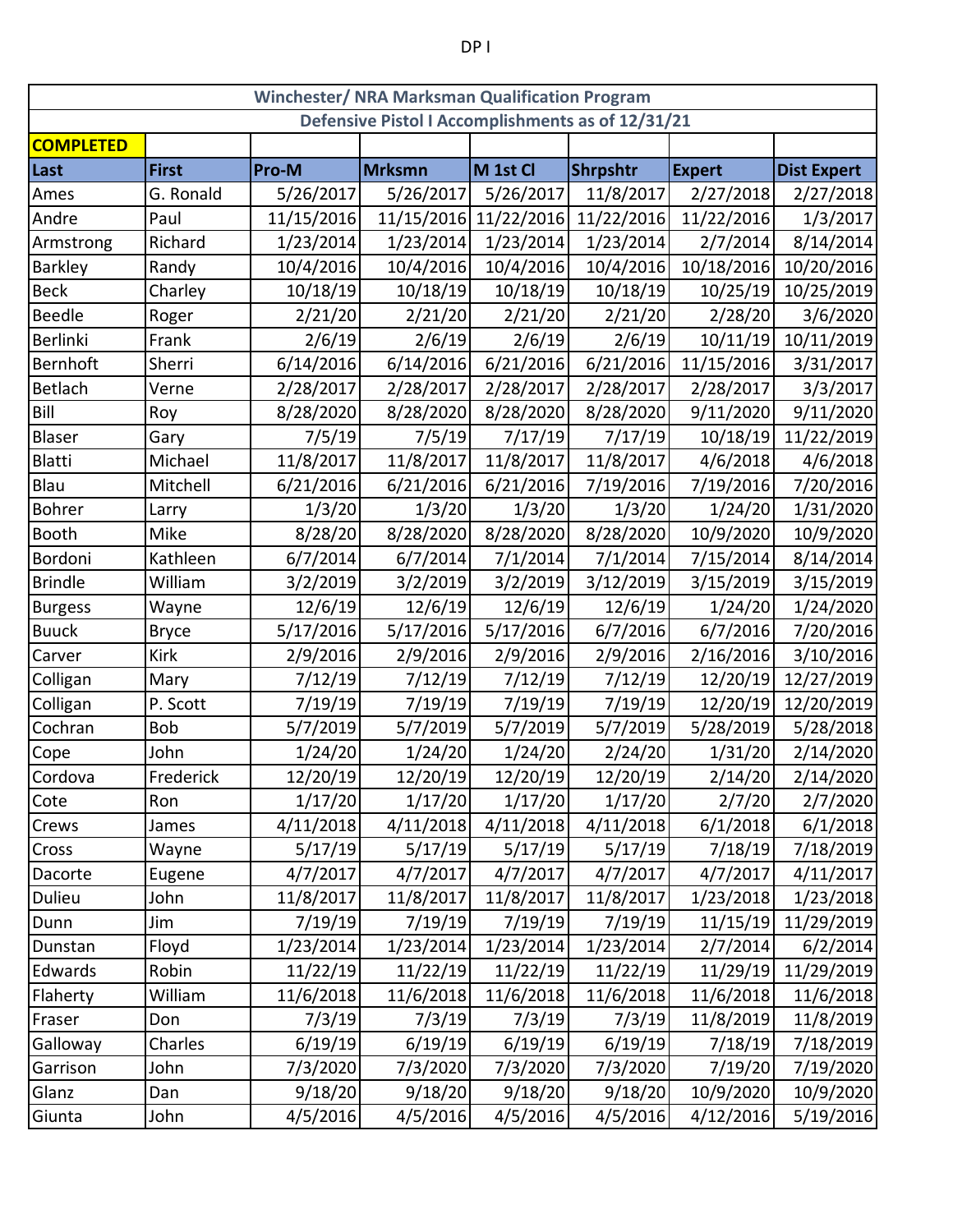| Held        | Steve        | 3/14/2017  | 3/14/2017     | 3/14/2017             | 3/14/2017       | 3/21/2017     | 4/25/2017           |
|-------------|--------------|------------|---------------|-----------------------|-----------------|---------------|---------------------|
| Hendryx     | Steve        | 11/14/18   | 11/14/18      | 11/14/18              | 11/14/18        | 12/20/19      | 12/20/2019          |
| Hostomsky   | Jerry        | 11/5/21    | 11/5/21       | n/a                   | 11/5/21         | 11/19/2021    | 11/19/2021          |
| Hubley      | Roger        | 12/4/20    | 12/4/20 N/A   |                       | 12/4/20         | 12/4/2020     | 2/19/2021           |
| Hutter      | Steve        | 8/23/19    | 8/23/19       | 8/23/19               | 8/23/19         | 11/1/19       | 11/1/2019           |
| Jacquin     | Jules        | 1/5/2016   | 1/12/2016     | 1/12/2016             | 1/19/2016       | 2/2/2016      | 2/11/2016           |
| Johnston    | Kevin        | 4/2/21     | 4/2/21        | n/a                   | 4/2/21          | 4/2/2021      | 4/16/2021           |
| Kamanski    | Kathleen     | 8/28/2020  | 8/28/2020     | 8/28/2020             | 8/28/2020       | 9/11/20       | 9/11/2020           |
| Kamm        | William      | 10/10/2018 |               | 12/12/2018 12/12/2018 | 12/12/2018      | 5/3/2019      | 5/3/2019            |
| Kanvin      | <b>Bruce</b> | 3/17/2015  | 3/17/2015     | 3/17/2015             | 4/21/2015       | 4/21/2015     | 6/3/2015            |
| Last        | <b>First</b> | Pro-M      | Mrksmn        | M 1st Cl              | <b>Shrpshtr</b> | <b>Expert</b> | <b>Dist Expert</b>  |
| Kardel      | John         | 2/14/2018  | 2/14/2018     | 2/14/2018             | 2/14/2018       | 2/27/2018     | 2/27/2018           |
| Lane        | Tom          | 6/7/2016   | 6/7/2016      | 6/14/2016             | 6/14/2016       | 8/9/2016      | 12/28/2016          |
| Leber       | Grant        | 9/11/20    | 9/11/20       | 9/11/20               | 9/11/20         | 9/25/2020     | 9/25/2020           |
| Lee         | Mike         | 1/22/2019  | 1/22/2019     | 1/22/2019             | 1/22/2019       | 1/22/2019     | 1/22/2019           |
| Leeker      | Craig        | 7/3/2020   | 7/3/2020      | 7/3/2020              | 7/3/2020        | 7/3/2020      | 7/3/2020            |
| Lemons      | Bill         | 11/4/2014  | 11/4/2014     | 11/4/2014             | 11/4/2014       | 12/6/2014     | 1/15/2015           |
| Lipowski    | Ron          | 7/31/20    | 7/31/20       | 7/31/20               | 7/31/20         | 8/14/20       | 8/14/2020           |
| Long        | Norman       | 3/14/2018  | 3/14/2018     | 3/14/2018             | 3/14/2018       | 4/6/2018      | 4/6/2018            |
| Long        | William      | 4/4/2014   | 4/4/2014      | 4/4/2014              | 4/14/2014       | 6/21/2014     | 6/21/2014           |
| Maldonado   | Marcelino    | 10/7/2014  | 10/21/2014    | 10/21/2014            | 11/4/2014       | 12/6/2014     | 1/15/2015           |
| Maurer      | Greg         | 2/14/2017  | 2/14/2017     | 3/14/2017             | 3/14/2017       | 4/11/2017     | 4/11/2017           |
| McConnell   | Dan          | 2/20/2021  | 2/20/2021     | n/a                   | 2/20/2021       | 4/2/2021      | 4/2/2021            |
| McConnell   | John         | 5/3/2016   | 5/3/2016      | 5/3/2016              | 5/10/2016       | 5/10/2016     | 5/19/2016           |
| Mead        | Dave         | 11/29/19   | 11/29/19      | 11/29/19              | 11/29/19        | 12/6/19       | 12/6/2019           |
| Merchant    | Wesley       | 6/28/19    | 6/28/19       | 6/28/19               | 6/28/19         | 7/5/19        | 7/18/2019           |
| Mezynski    | John         | 6/25/21    | 6/25/21       | 6/25/21               | 6/25/21         | 6/25/21       | 7/2/2021            |
| Mick        | Jim          | 10/25/19   | 10/25/19      | 10/25/19              | 10/25/19        | 11/22/19      | 11/22/2019          |
| Miller      | Edgar        | 8/2/19     | 8/2/19        | 8/9/19                | 8/9/19          |               | 11/15/19 11/15/2019 |
| Moreland    | John         | 12/18/20   | 12/18/20      | 12/18/20              | 12/18/20        | 12/18/2020    | 2/5/2021            |
| Moretti     | Steven       | 1/6/2015   | 1/6/2015      | 1/6/2015              | 1/6/2015        | 5/26/2015     | 5/26/2015           |
| Muth        | Joe          | 11/6/20    | 11/6/20       | 11/6/20               | 11/6/20         | 1/15/2021     | 2/5/2021            |
| Nachbar     | Stephen      | 12/27/2019 |               | 12/27/2019 12/27/2019 | 12/27/2019      | 1/3/2020      | 1/3/2020            |
| Navitsky    | Raymond      | 10/11/2017 |               | 10/11/2017 10/11/2017 | 10/11/2017      | 11/3/2017     | 11/3/2017           |
| Nilson      | Greg         | 1/10/20    | 1/10/20       | 1/10/20               | 1/10/20         | 1/10/20       | 1/17/2020           |
| Nutley      | Gary         | 8/23/19    | 8/23/19       | 8/23/19               | 8/23/19         | 12/13/18      | 12/13/2018          |
| O'Connor    | Tom          | 2/21/20    | 2/21/20       | 2/21/20               | 2/21/20         | 2/21/20       | 2/21/2020           |
| O'Neill     | Thomas       | 10/23/20   | 10/23/20      | 10/23/20              | 10/23/20        | 10/23/2020    | 1/15/2021           |
| Pack        | Ed           | 4/25/2017  | 4/25/2017     | 4/25/2017             | 4/25/2017       | 5/5/2017      | 4/6/2018            |
| Phillips    | Donald       | 9/10/21    | $9/10/21$ n/a |                       | 9/29/21         | 9/29/2021     | 10/22/2021          |
| Plocharczyk | Mike         | 7/5/2016   | 7/5/2016      | 7/5/2016              | 7/5/2016        | 10/25/2016    | 12/28/2016          |
| Popp        | Jon          | 11/8/2017  | 11/8/2017     | 11/8/2017             | 11/8/2017       | 4/6/2018      | 4/6/2018            |
| Pryor       | Steve        | 7/15/2021  | 7/15/2021     | 7/15/2021             | 7/15/2021       | 7/15/2021     | 7/30/2021           |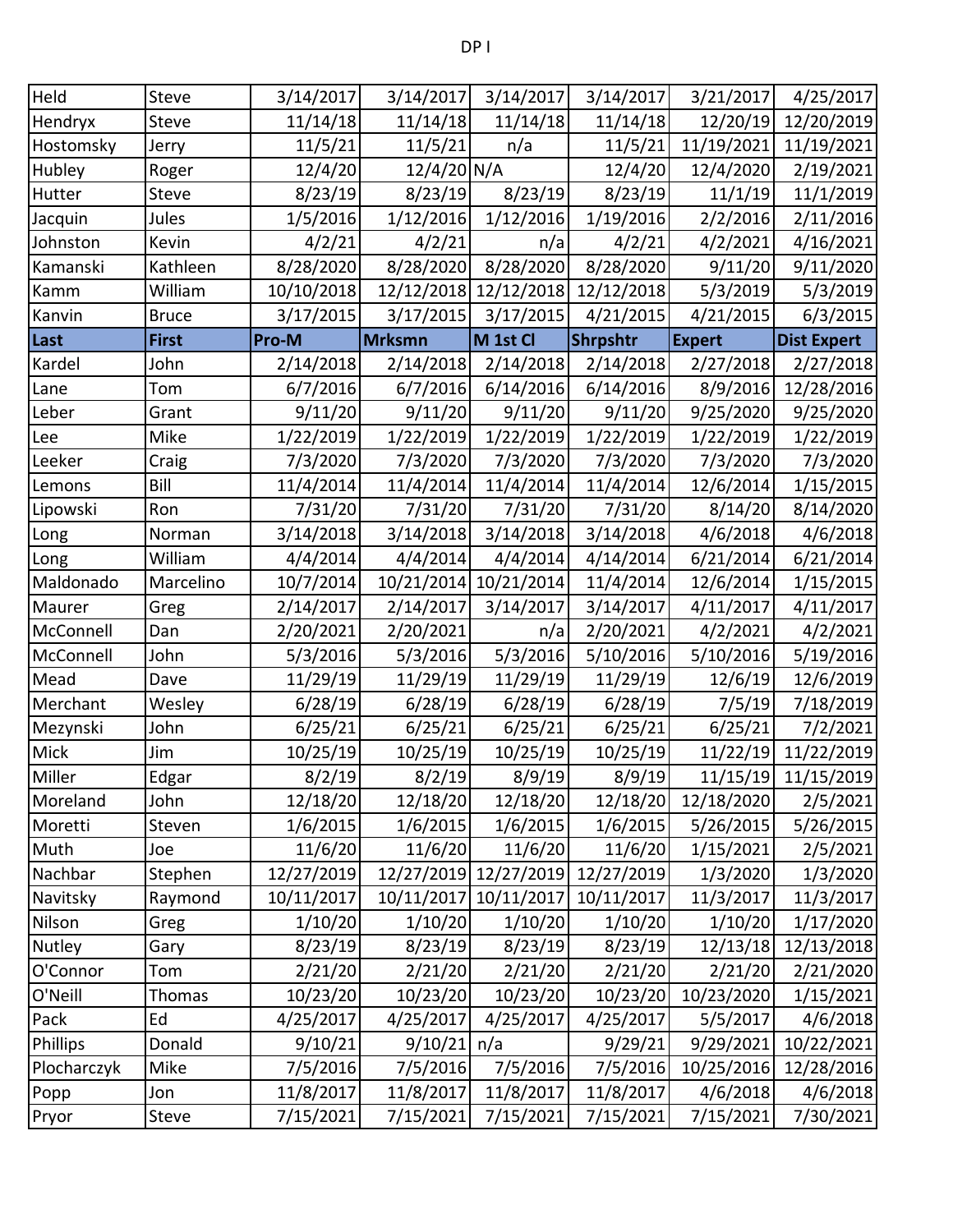| Robitalle            | Monique       | 9/13/19           | 9/13/19       | 9/13/19    | 9/13/19    | 9/27/29       | 10/11/2019         |
|----------------------|---------------|-------------------|---------------|------------|------------|---------------|--------------------|
| Renzoni              | Francis       | 8/16/2016         | 8/16/2016     | 8/16/2016  | 8/16/2016  | 9/9/2016      | 10/20/2016         |
| Robitalle            | Ron           | 8/30/19           | 8/30/19       | 8/30/19    | 8/30/19    | 9/27/19       | 9/27/2019          |
| Rosenberg            | Martin        | 10/11/2017        | 10/11/2017    | 10/11/2017 | 10/11/2017 | 11/3/2017     | 11/3/2017          |
| Rutherford           | Colleen       | 3/28/2019         | 3/28/2019     | 3/30/2019  | 4/3/2019   | 4/5/2019      | 4/5/2019           |
| Sasenick             | David         | 9/13/19           | 9/13/19       | 9/13/19    | 9/13/19    | 9/20/19       | 10/18/2019         |
| Shaw                 | Jim           | 11/14/2018        | 11/14/2018    | 11/14/2018 | 11/14/2018 | 11/19/2018    | 11/19/2018         |
| Shelton              | Hal           | 6/13/2018         | 6/13/2018     | 6/13/2018  | 6/13/2018  | 3/15/2019     | 3/15/2019          |
| Sierra               | Lou           | 9/20/19           | 9/20/19       | 9/20/19    | 9/20/19    | 10/4/19       | 10/4/2019          |
| Simmons              | Greg          | 6/14/2017         | 6/14/2017     | 6/14/2017  | 6/14/2017  | 4/6/2018      | 4/16/2018          |
| Sloan                | Steve         | 6/19/20           | 6/29/20       | 6/19/20    | 6/19/20    | 7/17/20       | 7/17/2020          |
| Smith                | Larry         | 1/17/2017         | 1/17/2017     | 1/17/2017  | 1/17/2017  | 1/24/2017     | 2/10/2017          |
| Swift                | Nadine        | 12/13/2017        | 12/13/2017    | 12/13/2017 | 12/13/2017 | 12/15/2017    | 12/15/2017         |
| Taylor               | Charlie       | 10/18/19          | 10/18/19      | 10/18/19   | 10/18/19   | 11/1/19       | 11/1/2019          |
| VanDevander          | Ron           | 5/16/2017         | 5/16/2017     | 5/16/2017  | 5/16/2017  | 8/1/2017      | 8/1/2017           |
| Veitch               | James         | 2/14/2018         | 2/14/2018     | 2/14/2018  | 2/14/2018  | 2/27/2018     | 2/27/2018          |
| Verikakis            | Yanni         | 7/26/19           | 7/26/19       | 7/26/19    | 7/26/19    | 9/20/19       | 9/20/2019          |
| Walz                 | Chuck         | 5/31/19           | 5/31/19       | 5/31/19    | 5/31/19    | 7/5/19        | 7/5/2019           |
| Wildes               | <b>Thomas</b> | 8/9/2017          | 8/9/2017      | 8/9/2017   | 8/9/2017   | 11/3/2017     | 11/3/2017          |
| Willman              | Mark          | 12/18/20          | 12/18/20      | 12/18/20   | 12/18/20   | 12/18/20      | 3/5/2021           |
| Winchell             | Al            | 10/11/2016        | 10/11/2016    | 10/11/2016 | 11/1/2016  | 11/1/2016     | 12/28/2016         |
|                      |               |                   |               |            |            |               |                    |
| <b>PENDING</b>       |               |                   |               |            |            |               |                    |
| Last                 | <b>First</b>  | Pro-M             | <b>Mrksmn</b> | M 1st Cl   | Shrpshtr   | <b>Expert</b> | <b>Dist Expert</b> |
| Ameduri              | Lucille       | 8/18/15           | 8/18/15       | 10/10/15   | 12/1/15    | 5/10/2016     |                    |
| Atwood               | Jeff          | 11/6/20           | 11/6/20       | 11/6/20    | 11/6/20    |               |                    |
| <b>Bare</b>          | Charlie       | 3/28/17           | 3/28/17       | 3/28/17    | 3/31/17    | 3/31/2017     |                    |
| Benasutti            | Lou           | 10/25/16          |               |            |            |               |                    |
| Bikowski             |               |                   | 10/25/16      | 10/25/16   | 10/25/16   | 2/28/2017     |                    |
| Bolvelsky            | Mike          | 7/3/2020          | 7/3/2020      | 7/3/2020   | 7/3/2020   |               |                    |
|                      | Mark          | 7/5/19            | 7/5/19        | 7/5/19     | 7/5/19     |               |                    |
| Davio                | Peter         | 4/11/18           | 4/11/18       | 4/11/18    | 4/11/18    |               |                    |
| Dunn                 | James         | 11/1/16           | 11/1/16       | 11/1/16    | 11/1/16    | 11/15/2016    |                    |
| Dye                  | George        | 7/5/19            | 7/5/19        | 7/5/19     | 7/5/19     |               |                    |
| Dye                  | Lois          | 7/5/19            | 7/5/19        |            |            |               |                    |
| Eich                 | Edwin         | 12/13/17          | 12/13/17      |            |            |               |                    |
| Fagan                | Pat           | 3/6/20            | 3/6/20        | 3/6/20     | 3/6/20     |               |                    |
| Farrell              | Mary          | 6/1/15            | 6/1/15        | 7/7/15     | 8/4/15     |               |                    |
| Grant                | Robert        | 3/14/17           | 3/14/17       | 3/14/17    | 3/21/17    | 4/11/2017     |                    |
| Hartley              | Harold        | 10/4/19           | 10/4/19       | 10/4/19    | 10/4/19    |               |                    |
| Hobson               | Michael       | 9/13/18           | 9/13/18       | 9/13/18    | 9/13/18    | 9/13/2018     |                    |
| Kolb                 | Gary          | 5/9/18            | 5/9/18        | 5/9/18     | 5/9/18     |               |                    |
| Kusky                | Carl          | 2/28/20           | 2/28/20       | 3/6/20     | 3/6/20     |               |                    |
| Lancione<br>Langston | Frank<br>Russ | 9/1/15<br>8/14/19 | 8/14/19       | 8/14/19    | 8/14/19    |               |                    |